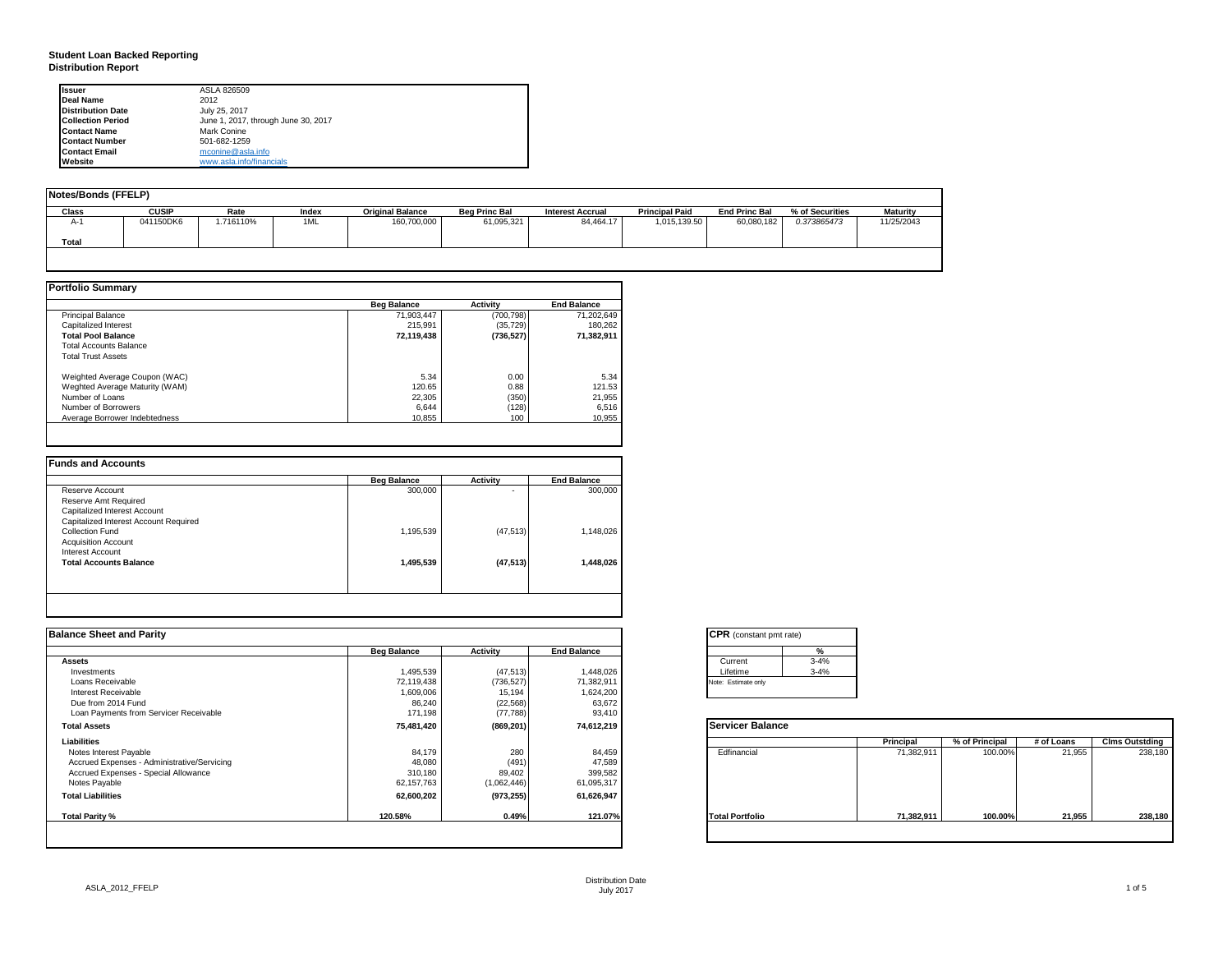### **Student Loan Backed Reporting**

#### **Distribution Report**

| <b>Portfolio by Loan Status</b> |                  |        |                  |            |                  |        |            |        |             |        |
|---------------------------------|------------------|--------|------------------|------------|------------------|--------|------------|--------|-------------|--------|
|                                 | # of Loans       |        | <b>Principal</b> |            | % of Principal   |        | <b>WAC</b> |        | <b>WARM</b> |        |
|                                 | <b>Beginning</b> | Ending | Beginning        | Ending     | <b>Beginning</b> | Ending | Beginning  | Ending | Beginning   | Ending |
| In School                       | 106              | 107    | 387,091          | 390,591    | 0.54%            | 0.55%  | 5.46       | 5.47   | 119.45      | 119.18 |
| Grace                           | 63               | 26     | 193,761          | 65,056     | 0.27%            | 0.09%  | 5.39       | 5.41   | 118.21      | 117.07 |
| Repayment                       |                  |        |                  |            |                  |        |            |        |             |        |
| Current                         | 14,216           | 13,784 | 41,810,065       | 40,917,460 | 57.97%           | 57.32% | 5.43       | 5.45   | 126.38      | 126.96 |
| 31-60 Days Delinquent           | 788              | 570    | 3,129,685        | 2,009,703  | 4.34%            | 2.82%  | 5.31       | 5.34   | 123.27      | 122.66 |
| 61-90 Days Delinquent           | 461              | 252    | 1,945,385        | 969,659    | 2.70%            | 1.36%  | 5.45       | 5.40   | 130.39      | 109.23 |
| 91-120 Days Delingent           | 300              | 219    | 1,101,536        | 859,619    | 1.53%            | 1.20%  | 5.45       | 5.31   | 113.43      | 131.36 |
| 121-180 Days Delinquent         | 434              | 201    | 1,613,818        | 796,085    | 2.24%            | 1.12%  | 5.56       | 5.42   | 112.90      | 108.64 |
| 181-270 Days Delinquent         | 474              | 278    | 1.714.758        | 930,212    | 2.38%            | 1.30%  | 5.53       | 5.72   | 105.43      | 110.23 |
| 271+ Days Delinquent            | 152              | 72     | 596,148          | 218,386    | 0.83%            | 0.31%  | 5.67       | 5.34   | 105.15      | 97.25  |
| <b>Total Repayment</b>          | 16,825           | 15,376 | 51,911,395       | 46,701,123 | 71.98%           | 65.42% | 5.44       | 5.44   | 124.71      | 125.70 |
| Forbearance                     | 2,896            | 4,080  | 11,349,541       | 16,097,034 | 15.74%           | 22.55% | 5.50       | 5.45   | 121.30      | 122.86 |
| Deferment                       | 2,351            | 2,291  | 8,109,046        | 7,902,787  | 11.24%           | 11.07% | 5.45       | 5.47   | 115.38      | 116.58 |
| Claims in Progress              | 64               | 75     | 168,605          | 226,319    | 0.23%            | 0.32%  | 5.03       | 5.80   | 97.40       | 100.46 |
| <b>Claims Denied</b>            |                  |        |                  |            |                  |        |            |        |             |        |
| <b>Total Portfolio</b>          | 22,305           | 21,955 | 72,119,438       | 71,382,911 | 100%             | 100%   | 5.45       | 5.45   | 123.02      | 123.93 |
|                                 |                  |        |                  |            |                  |        |            |        |             |        |

|                                     |           | # of Loans |            | <b>Principal</b> |                  | % of Principal |                  | <b>WAC</b> |                  | <b>WARM</b> |  |
|-------------------------------------|-----------|------------|------------|------------------|------------------|----------------|------------------|------------|------------------|-------------|--|
|                                     | Beginning | Ending     | Beginning  | Ending           | <b>Beginning</b> | Ending         | <b>Beginning</b> | Endina     | <b>Beginning</b> | Ending      |  |
| Current                             | 14,216    | 13.784     | 41,810,065 | 40.917.460       | 80.54%           | 87.62%         | 5.43             | 5.45       | 126.38           | 126.96      |  |
| 31-60 Days Delinquent               | 788       | 570        | 3,129,685  | 2,009,703        | 6.03%            | 4.30%          | 5.31             | 5.34       | 123.27           | 122.66      |  |
| 61-90 Days Delinquent               | 461       | 252        | 1,945,385  | 969,659          | 3.75%            | 2.08%          | 5.45             | 5.40       | 130.39           | 109.23      |  |
| 91-120 Days Delingent               | 300       | 219        | 1,101,536  | 859,619          | 2.12%            | 1.84%          | 5.45             | 5.31       | 113.43           | 131.36      |  |
| 121-180 Days Delinquent             | 434       | 201        | 1,613,818  | 796,085          | 3.11%            | 1.70%          | 5.56             | 5.42       | 112.90           | 108.64      |  |
| 181-270 Days Delinquent             | 474       | 278        | 1,714,758  | 930,212          | 3.30%            | 1.99%          | 5.53             | 5.72       | 105.43           | 110.23      |  |
| 271+ Days Delinquent                | 152       | 70         | 596,148    | 218,386          | 1.15%            | 0.47%          | 5.67             | 5.34       | 105.15           | 97.25       |  |
| <b>Total Portfolio in Repayment</b> | 16,825    | 15,376     | 51,911,395 | 46,701,123       | 100%             | 100%           | 5.44             | 5.44       | 124.71           | 125.70      |  |

| Portfolio by Loan Type           |                  |        |                  |            |                  |        |                    |        |             |        |
|----------------------------------|------------------|--------|------------------|------------|------------------|--------|--------------------|--------|-------------|--------|
|                                  | # of Loans       |        | Principal        |            | % of Principal   |        | <b>WAC</b>         |        | <b>WARM</b> |        |
|                                  | <b>Beginning</b> | Ending | <b>Beginning</b> | Ending     | <b>Beainning</b> | Ending | <b>Beginning</b>   | Ending | Beginning   | Ending |
| Subsidized Consolidation Loans   |                  |        |                  |            |                  |        |                    |        |             |        |
| Unsubsidized Consolidation Loans |                  |        |                  |            |                  |        |                    |        |             |        |
| Subsidized Stafford Loans        | 12,534           | 12,343 | 32.844.036       | 32.444.081 | 45.54%           | 45.45% | $E \Omega$<br>O.JU | 5.30   | 116.41      | 117.19 |
| Unsubsidized Stafford Loans      | 9,304            | 9,164  | 37,218,285       | 36,923,467 | 51.61%           | 51.73% | 5.44               | 5.44   | 129.74      | 130.72 |
| PLUS/GradPLUS Loans              |                  | 448    | 2,057,118        | 2,015,363  | 2.85%            | 2.82%  | 8.03               | 8.02   | 106.90      | 107.98 |
| SLS Loans                        |                  |        |                  |            |                  |        |                    |        |             |        |
| <b>Total Portfolio</b>           | 22,305           | 21,955 | 72,119,438       | 71,382,911 | 100%             | 100%   | 5.45               | 5.45   | 123.02      | 123.93 |

| Portfolio by Program Type                                                   |                  |            |                  |            |           |                |                  |            |           |             |
|-----------------------------------------------------------------------------|------------------|------------|------------------|------------|-----------|----------------|------------------|------------|-----------|-------------|
|                                                                             |                  | # of Loans |                  | Principal  |           | % of Principal |                  | <b>WAC</b> |           | <b>WARM</b> |
|                                                                             | <b>Beginning</b> | Endina     | <b>Beginning</b> | Ending     | Beginning | Endina         | <b>Beainning</b> | Endina     | Beginning | Ending      |
| Graduate / 4-Year Loans                                                     | 17,333           | 17,049     | 58,067,845       | 57,436,601 | 80.52%    | 80.46%         | 5.44             | 5.44       | 123.58    | 124.45      |
| 2-Year Loans                                                                | 4,560            | 4,514      | 13,082,777       | 13,020,147 | 18.14%    | 18.24%         | 5.48             | 5.48       | 121.47    | 122.62      |
| Proprietary / Technical / Vocational Loans<br>Unknown (Consolidation) Loans | 412              | 392        | 968,816          | 926,163    | 1.34%     | 1.30%          | 5.53             | 5.52       | 109.98    | 109.79      |
| Other Loans                                                                 |                  |            |                  |            |           |                |                  |            |           |             |
| <b>Total Portfolio</b>                                                      | 22,305           | 21,955     | 72,119,438       | 71,382,911 | 100%      | 100%           | 5.45             | 5.45       | 123.02    | 123.93      |

| <b>Portfolio Indices</b> |            |        |                  |            |                |        |  |
|--------------------------|------------|--------|------------------|------------|----------------|--------|--|
|                          | # of Loans |        | <b>Principal</b> |            | % of Principal |        |  |
|                          | Beainnina  | Endina | Beainnina        | Endina     | Beginning      | Ending |  |
| Fixed Loans              | 13,145     | 12,941 | 47,850,928       | 47,381,352 | 66.35%         | 66.38% |  |
| Variable Loans           | 9,160      | 9,014  | 24,268,510       | 24,001,559 | 33.65%         | 33.62% |  |
| T-Bill Loans             | 9,160      | 9,014  | 24,268,510       | 24,001,559 | 33.65%         | 33.62% |  |
| CMT Loans                |            |        |                  |            |                |        |  |
| <b>Total Portfolio</b>   | 22,305     | 21.955 | 72.119.438       | 71,382,911 | 100%           | 100%   |  |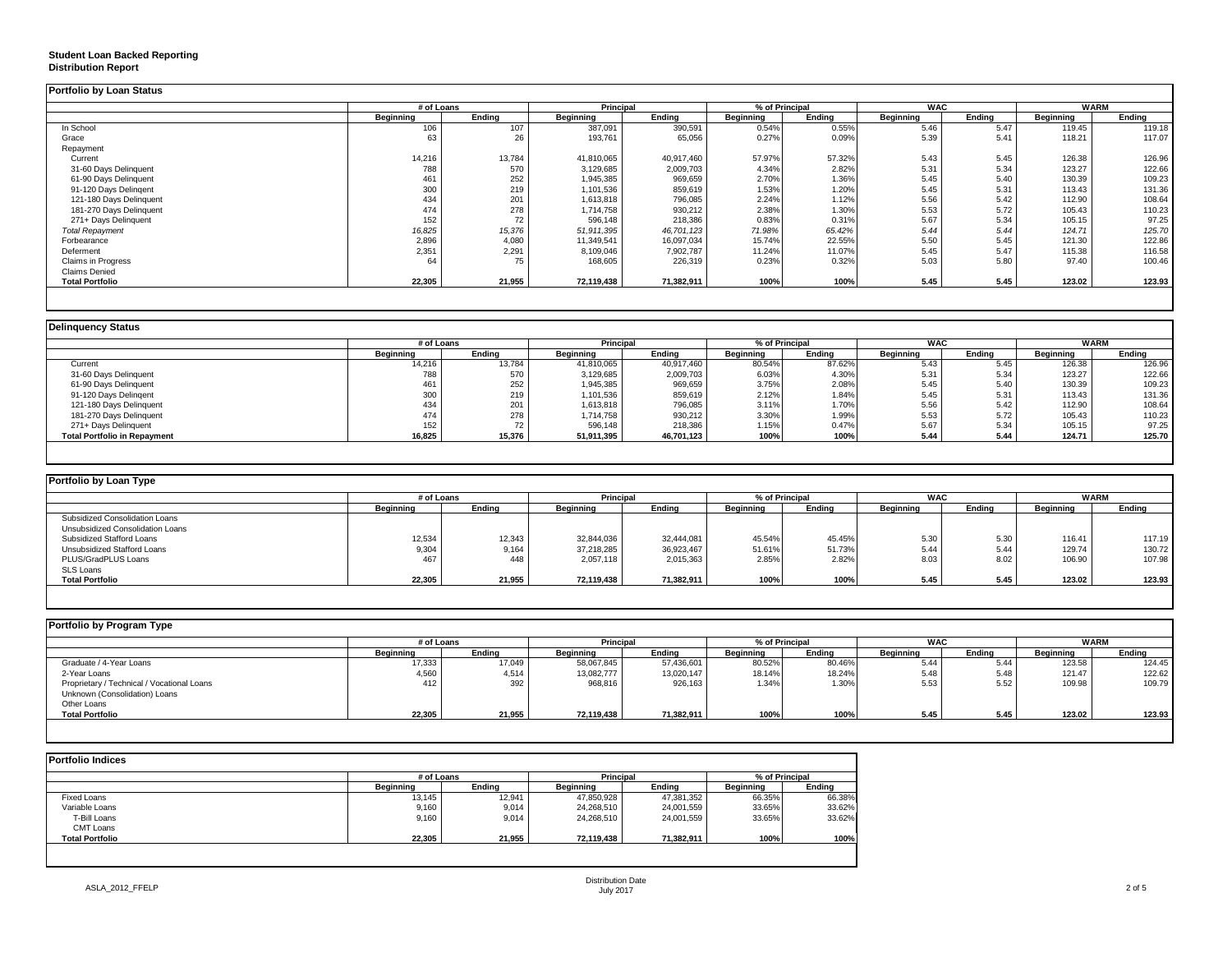**Distribution Date** July 25, 2017 **Collection Period** June 1, 2017, through June 30, 2017

**Collection Activity**

| <b>Collection Account</b>                                                                    | as of 6/30/2017 |
|----------------------------------------------------------------------------------------------|-----------------|
| Beginning Balance - June 1, 2017                                                             | 1,195,539       |
| <b>Collection Amount Received</b>                                                            | 1,147,212       |
| Recoveries                                                                                   |                 |
| Reserve Account                                                                              |                 |
| Excess of Required Reserve Account                                                           | 115             |
| Interest on Investment Earnings                                                              | 699             |
| Capitalized Interest Account (after a stepdown or release date)                              |                 |
| <b>Acquisition Account</b>                                                                   |                 |
| Payments from Guarantor                                                                      |                 |
| Transfer from 2010 Collection Fund for correction of error                                   |                 |
| <b>Required Repurchases</b>                                                                  |                 |
| Special Allowance Payable to Department of Education                                         |                 |
| <b>Consolidation Rebate Fees</b>                                                             |                 |
| Rating Agency Surveillance Fees                                                              |                 |
| Principal payments, interest payments, administration fees, servicing fees, and trustee fees | (1, 195, 539)   |
| Other Amounts Received in Collection                                                         |                 |
| <b>Total Available Funds</b>                                                                 | 1,148,026       |

| <b>Fees Due for Current Period</b> | as of 6/30/2017 |
|------------------------------------|-----------------|
| Indenture Trustee Fees             | 833.33          |
| <b>Servicing Fees</b>              | 41,640          |
| <b>Administration Fees</b>         | 5,949           |
| Late Fees                          |                 |
| Other Fees                         |                 |
| <b>Total Fees</b>                  | 48.422.33       |

| Cumulative Default Rate                                                                             | as of 6/30/2017 |
|-----------------------------------------------------------------------------------------------------|-----------------|
|                                                                                                     |                 |
| Current Period Defaults (\$)                                                                        | 154.746.09      |
| Cumulative Defaults (\$)                                                                            | 34,867,086.17   |
| Cumulative Default (% of original pool balance)                                                     | 21.72%          |
| Cumulative Default (% of cumulative entered repayment balance) <sup>a</sup>                         | 49.16%          |
| Current Period Payments (Recoveries) from Guarantor (\$)                                            | 128,756.07      |
| Current Period Borrower Recoveries (\$)                                                             | n/a             |
| Cumulative Recoveries (\$) <sup>b</sup>                                                             | \$32,799,657.17 |
| Cumulative Recovery Rate (%)                                                                        | 94.07%          |
| Cumulative Net Loss Rate (%)                                                                        | 1.29%           |
| Servicer Reject Rate (FFELP) (%)                                                                    |                 |
| Cumulative Servicer Reject Rate (FFELP) (%)                                                         |                 |
| Repayment balance includes all repayment loans with the exception of balances in claim status<br>э) |                 |
| Cumulative Recoveries includes 97% of claims in progress balances<br>b)                             |                 |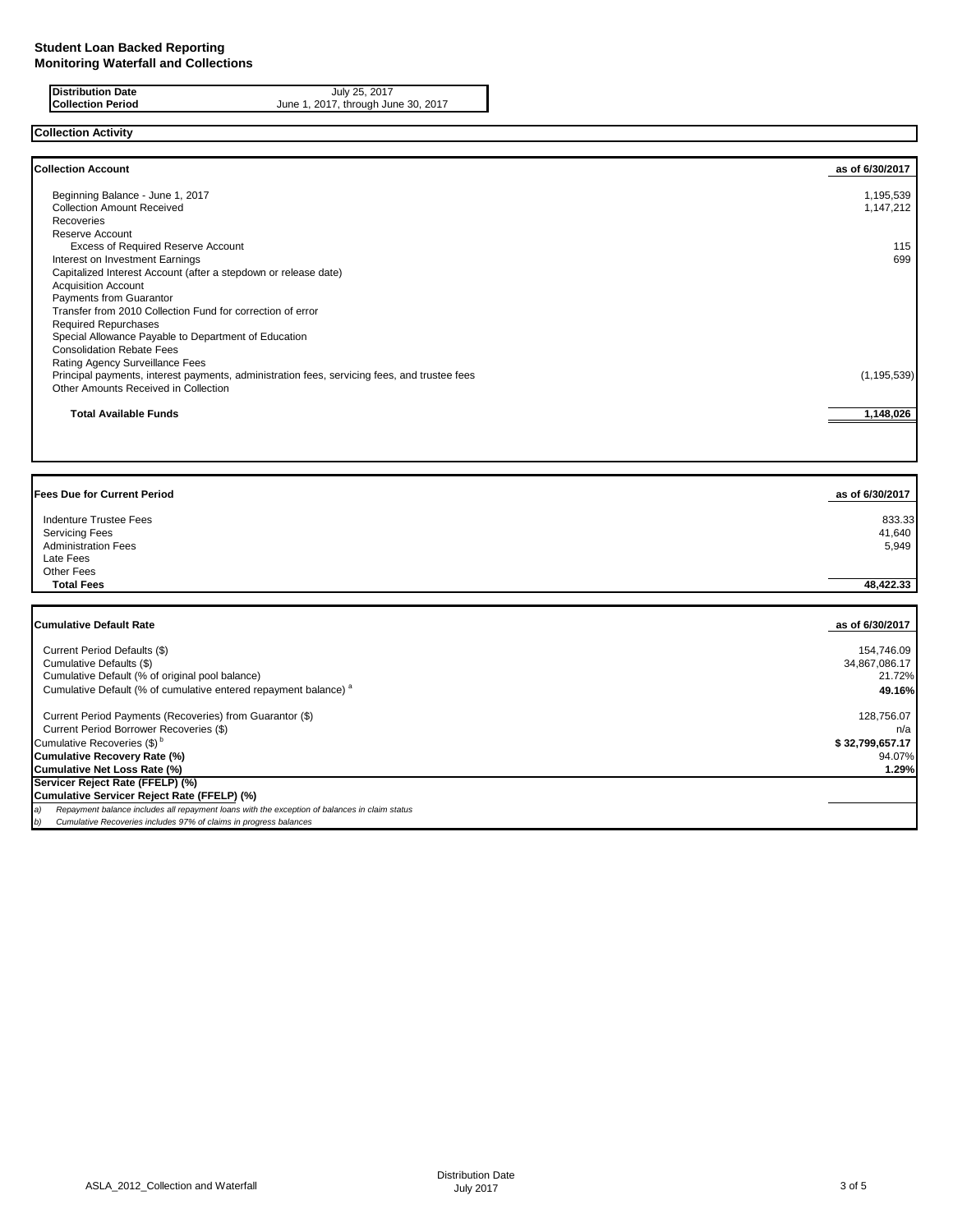| <b>Waterfall Activity</b>                                                                 |                   |                         |
|-------------------------------------------------------------------------------------------|-------------------|-------------------------|
| <b>Waterfall for Distribution</b>                                                         | <b>Amount Due</b> | <b>Amount Remaining</b> |
| <b>Total Available Funds</b>                                                              |                   | 1,148,026               |
| First: Payments made under any Joint Sharing Agreement                                    |                   |                         |
| Second: Trustee Fees                                                                      | 833.33            | 1,147,193               |
| Third: Servicing Fees and Backup Servicing Fees                                           | 41,640            | 1,105,553               |
| <b>Fourth: Administration Fees</b>                                                        | 5,949             | 1,099,604               |
| <b>Fifth: Noteholder Interest</b>                                                         | 84,464.17         | 1,015,139               |
| Sixth: Reinstate the balance of the Reserve Fund up to the Specified Reserve Fund Balance |                   |                         |
| Seventh: Noteholder Principal, until paid in full                                         | 1,015,139.50      | (0)                     |
|                                                                                           |                   |                         |

| <b>Principal and Interest Distributions</b> | Class A-1    |
|---------------------------------------------|--------------|
|                                             |              |
| Monthly Interest Due                        | 84,464.17    |
| Monthly Interest Paid                       | 84,464.17    |
| Interest Shortfall                          |              |
| Interest Carryover Due                      |              |
| Interest Carryover Paid                     |              |
| <b>Interest Carryover</b>                   |              |
| Monthly Principal Distribution Amount       | 1,015,139.50 |
| Monthly Principal Paid                      | 1,015,139.50 |
| Shortfall                                   |              |
| <b>Total Distribution Amount</b>            | 1,099,603.67 |
|                                             |              |